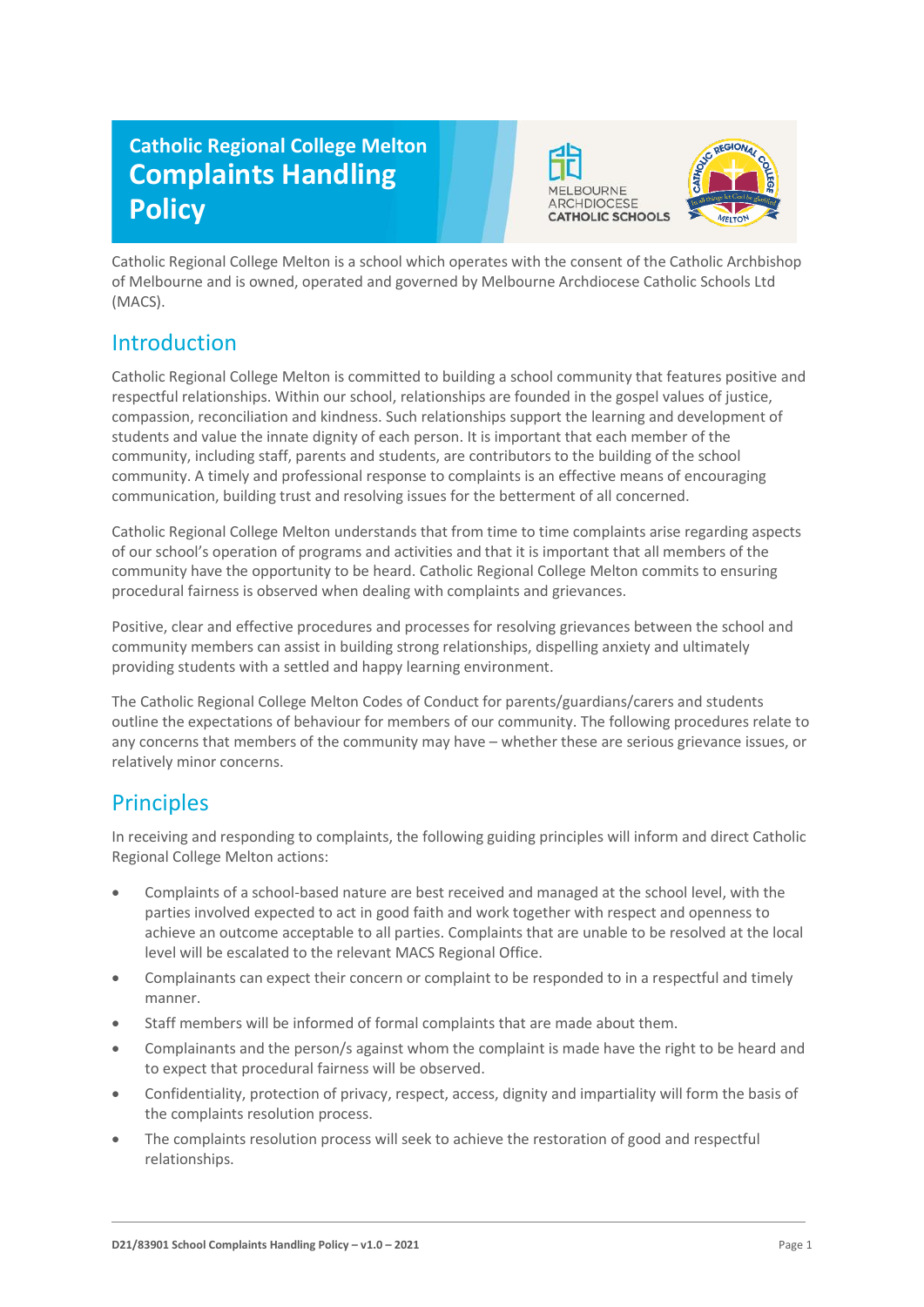• The best interests of the school community together with the interests of the individual will be taken into account.

### **Definition**

#### **Complaint**

A complaint is an expression of dissatisfaction with an action taken, decision made, service provided or handling of an issue at a MACS school.

### Providing Feedback to Catholic Regional College Melton

Catholic Regional College Melton has procedures and processes in place by which parents/guardians/carers and the broader school community can confidently raise concerns in the knowledge that they will be listened to and their concerns will be professionally managed in a timely, confidential and appropriate manner.

Relationships with the school community are important to us. We take complaints raised by parents/guardians/carers and the broader school community seriously. There are many avenues to provide feedback to school staff. These include:

- annual formal parent/guardian/carer survey
- formally scheduled parent/guardian/carer feedback forums
- meetings with the principal or other staff members to express concerns

### Who to Contact to Make a Complaint

The nature of the complaint will determine who is the most appropriate person or body to manage the concerns raised. Complaints should be directed to the Catholic Regional College Melton principal in the first instance.

For complaints of a serious nature involving school staff, the following additional information is provided.

#### **Misconduct or serious misconduct**

All complaints of alleged misconduct or serious misconduct by a teacher or staff member should be reported to the principal of Catholic Regional College Melton.

Complaints about teachers can also be reported to the Victorian Institute of Teaching (VIT) – the regulator in relation to the registration and investigation of serious misconduct (including conduct which is of a physical or emotional nature) of all teachers in the state of Victoria. If unsure whether the complaint constitutes serious misconduct by a teacher, contact the VIT on 1300 888 067 or [vit@vit.vic.edu.au.](mailto:vit@vit.vic.edu.au)

In some cases, certain actions which involve physical or emotional misconduct, such as unlawful assault or threats to the person, may constitute a criminal offence. These types of offences should be reported to and investigated by the police. Initial consultation with the principal of Catholic Regional College Melton may help to determine the appropriate course of action in these circumstances.

#### **Child abuse (including sexual offences)**

Complaints of alleged child abuse (including sexual offences) of school students should be reported to the principal of Catholic Regional College Melton.

There are legal obligations on all adults to report child abuse to police once a reasonable belief is formed that a sexual offence has been committed against a child.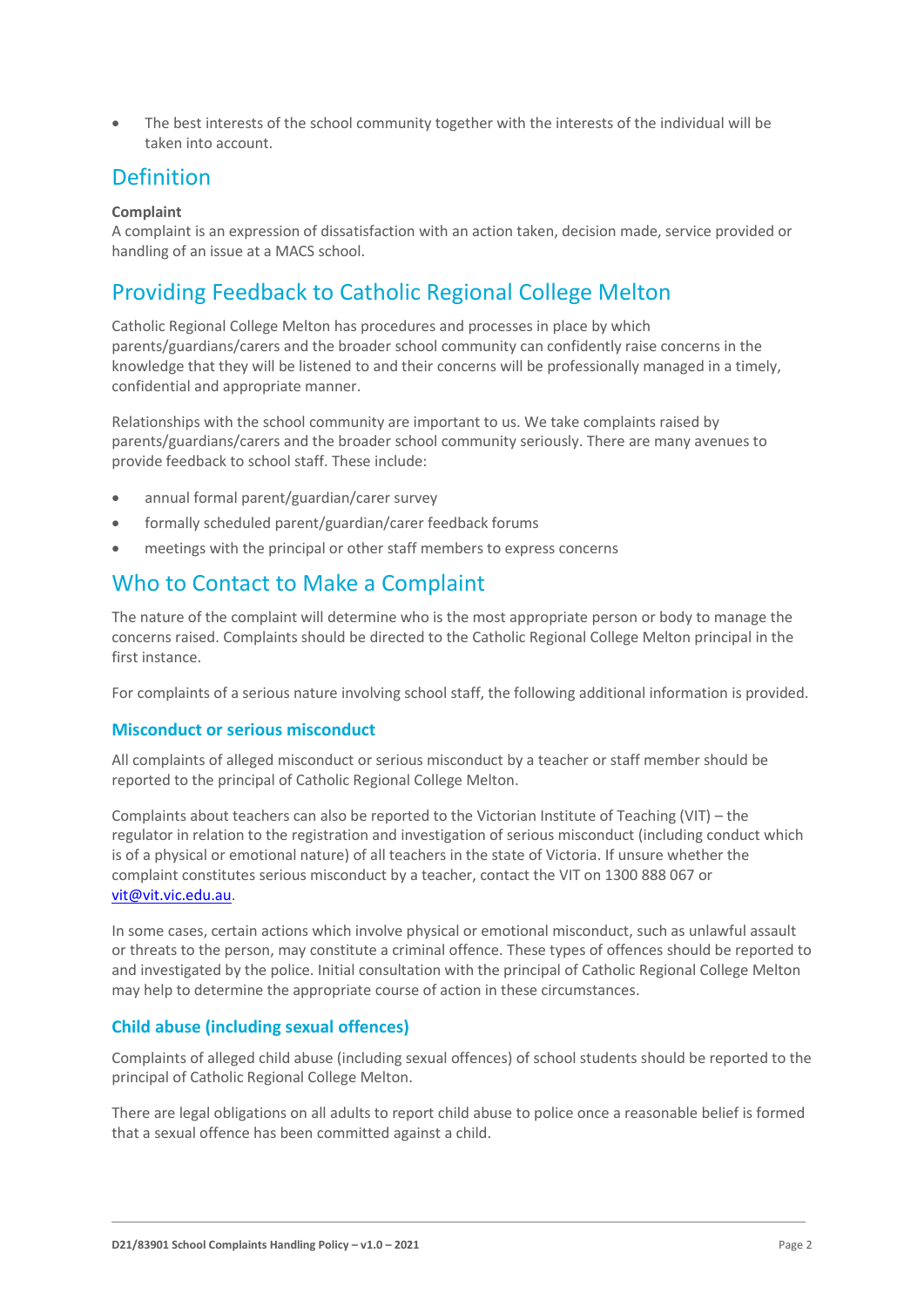Failure to disclose a sexual offence against a child is a criminal offence under section 327 of the *Crimes Act 1958* (Vic.) (Crimes Act) and applies to all adults (18 years of age and over) in Victoria.

Communication with children under 16 years of age by teachers, staff or any other person to prepare or groom a child for future sexual activity is a criminal offence under section 49M(1) of the Crimes Act and must be reported to the police. The offence of grooming applies to any person aged 18 years or over and does not apply to communication between people who are both under 18 years of age.

#### **Complaints against the principal of Catholic Regional College Melton**

In the case of a complaint involving the principal of Catholic Regional College Melton, the appropriate MACS Regional General Manager should be informed immediately.

MACS Regional Offices are located in the north, south, east and west of metropolitan Melbourne. Contact details are listed at the end of this policy.

#### **Complaints against the clergy or other persons involved in religious ministry**

If the complaint relates to the clergy or other persons involved in religious ministry with Catholic Regional College Melton, the complainant should contact and seek advice from the Professional Standards unit of the Vicar General's Office in the Archdiocese of Melbourne, 383 Albert Street, East Melbourne. Visit [www.melbournecatholic.org](http://www.melbournecatholic.org/) or contact 03 9926 5677. If the person is a member of a religious order, the complainant should also contact the provincial head or professional standards office of that congregation or religious order.

#### **Anonymous complaints**

Catholic Regional College Melton endeavours to address and respond to all complaints. In some situations, we may not be able to fully address complaints that are made anonymously or without sufficient detail being provided to enable an inquiry or resolution of the matter. To ensure procedural fairness, respondents have a right to know the particulars of the allegations being made against them and be given an opportunity to respond to them. Where possible, complainants are encouraged to give their names and to be reassured that we will deal with complaints professionally and in accordance with procedural fairness and confidentiality. If the complainant wishes to remain anonymous, it is at the principal's discretion what, if any, action will be taken. Anonymous complaints will be recorded in the same manner that all other complaints are recorded.

#### **Complaints in relation to Information Sharing Schemes**

Catholic Regional College Melton is a prescribed Information Sharing Entity (ISE) that may share information under the Child Information Sharing Scheme (CISS) and the Family Violence Information Sharing Scheme (FVISS).

The school, as an ISE, may receive complaints from individuals in relation to its conduct as an ISE under the CISS or FVISS. It may also receive a complaint from another ISE.

The following information is recorded where a complaint is received under the CISS or FVISS:

- the date the complaint was made and received
- the nature of the complaint
- the action taken to resolve the complaint
- the action taken to lessen or prevent the issue from recurring
- the time taken to resolve the complaint
- further action taken if the complaint was not resolved.

#### **Complaints relating to reportable conduct**

Legal obligations are imposed on the MACS Head of Entity to report to the Commission for Child and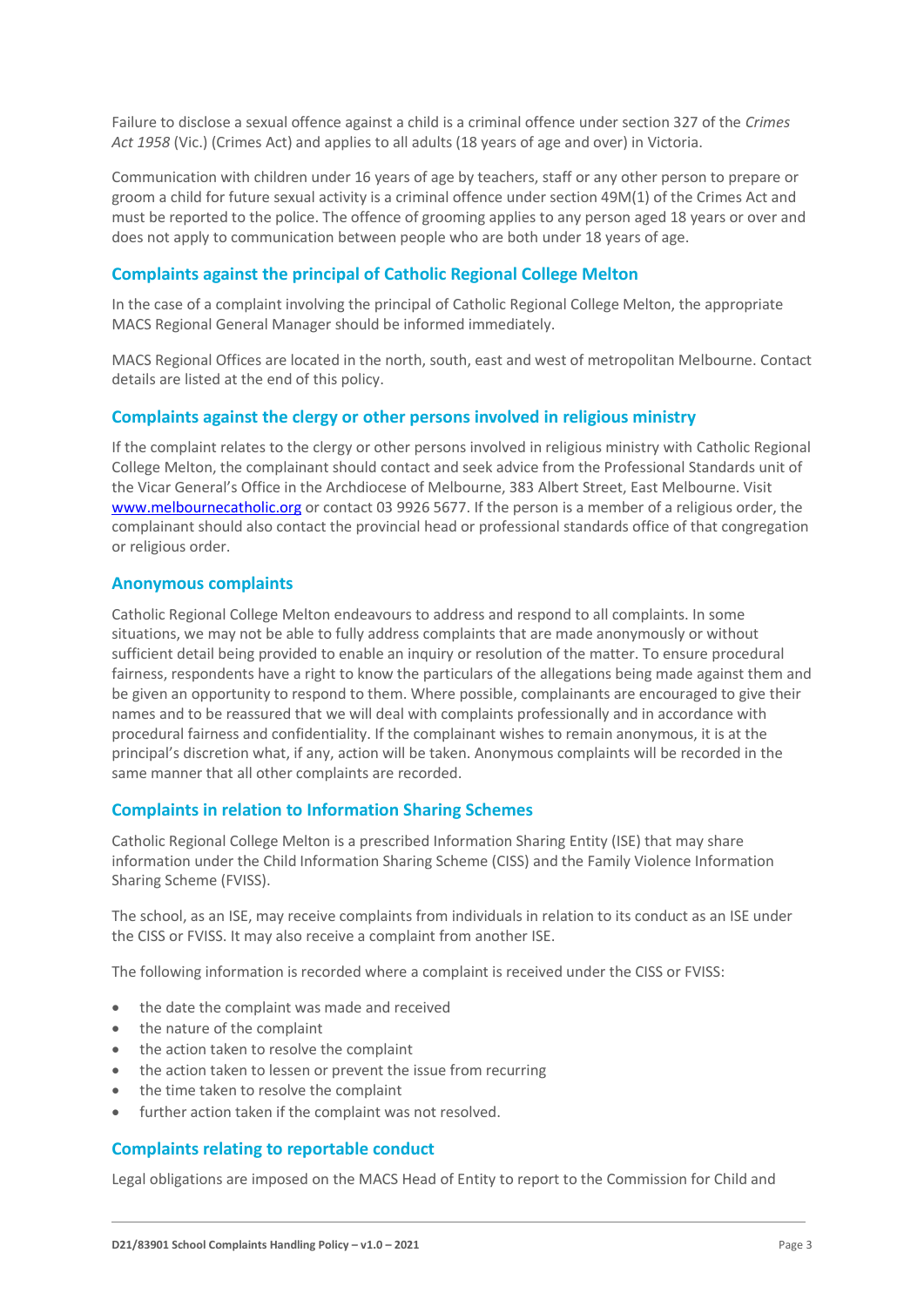Young People (CCYP), and investigate allegations of reportable conduct, where those allegations are based on a person's reasonable belief that reportable conduct or misconduct involving reportable conduct has occurred. Reportable conduct includes the following:

- sexual offences against, with or in the presence of a child
- sexual misconduct against, with or in the presence of a child
- physical violence against, with or in the presence of a child
- behaviour that causes significant psychological or emotional harm
- significant neglect.

Complaints relating to a reportable conduct allegation which meets the requisite threshold and which involves a MACS employee (which amongst others, can include a teacher, principal, volunteer or contractor) must be reported.

Complaints of reportable conduct in relation to an employee (other than a principal) at a MACS primary school or MACS secondary college should be reported to the principal of the school. Complaints of reportable conduct involving a principal at a MACS primary school or MACS secondary college should be reported to the MACS Regional General Manager.

Further information can be found in the School's Reportable Conduct Policy [School-Reportable-conduct](../CHILD%20SAFETY/School-Reportable-conduct-policy-v1-0-2021.pdf)[policy-v1-0-2021](../CHILD%20SAFETY/School-Reportable-conduct-policy-v1-0-2021.pdf)

## Procedures for Complaints about Issues at Catholic Regional College Melton

Catholic Regional College Melton has developed and maintains a fair, effective and efficient complaintshandling procedure so that complaints about events or decisions at Catholic Regional College Melton can be addressed. The following steps can guide the procedure in making a complaint about issues arising at Catholic Regional College Melton.

#### **Clarify the issue**

- Be clear about the topic or issue to be discussed.
- Be mindful of the need to ascertain all the facts relating to the circumstances of the topic or issue.
- Think about what would be an acceptable outcome.
- Check and observe the Catholic Regional College Melton complaints handling policy.

#### **Making the complaint**

- Write an appropriate note or email to the relevant person (e.g. classroom teacher) outlining your concerns.
- Make an appointment to speak via phone or in person with the relevant person/s.
- Consider speaking with the Catholic Regional College Melton student wellbeing leader, if appropriate.
- Arrange meeting times or phone calls through the Catholic Regional College Melton office.
- Ensure the relevant person/s is given a reasonable amount of time to take the steps required to resolve or address the concerns.

#### **Contact the principal or deputy principal**

If the issue remains unresolved after discussion with the relevant person/s at the school, request an appointment, through the Catholic Regional College Melton office, to discuss the concern with the principal or deputy principal.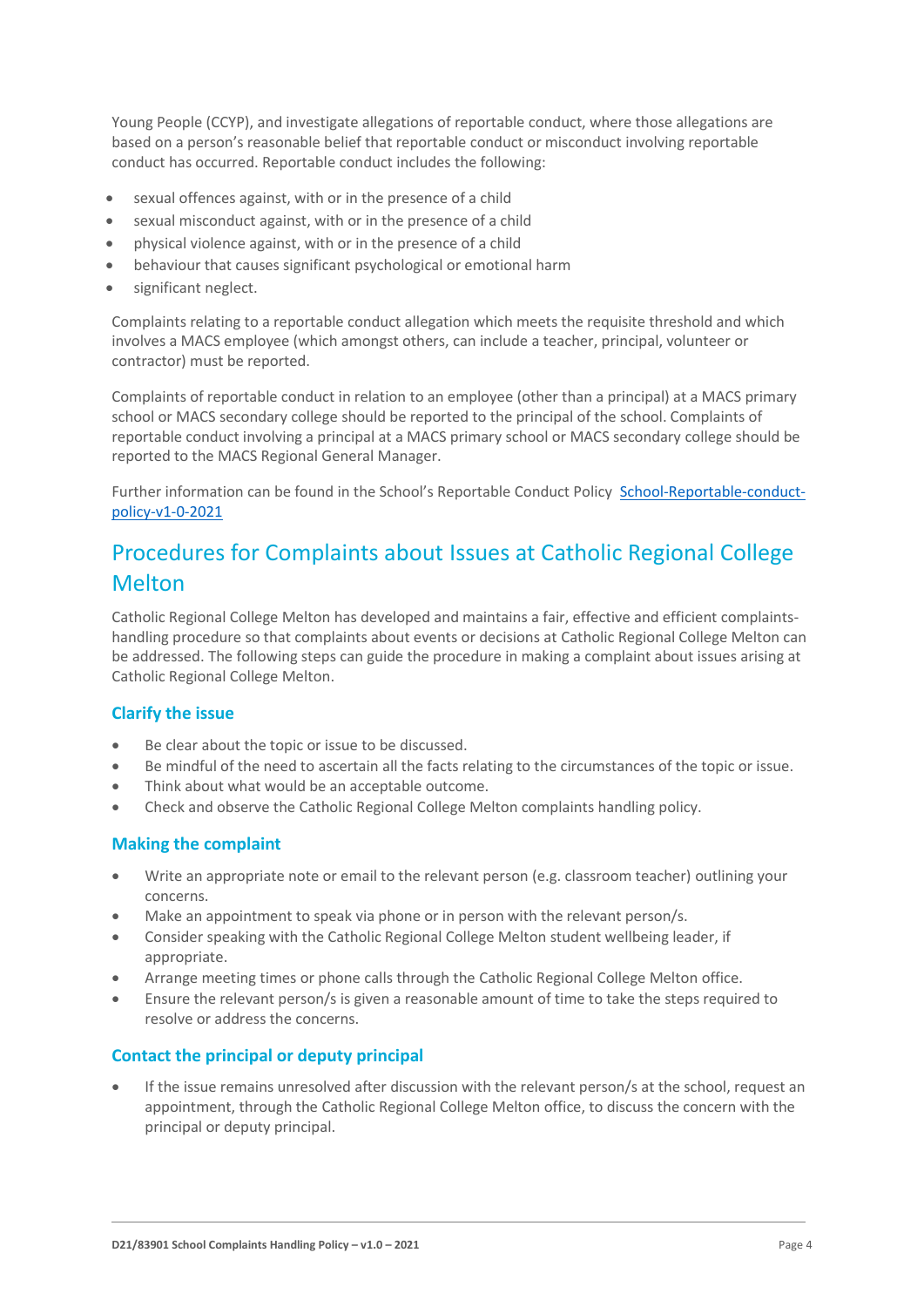The principal may be represented by another senior staff member. If the relevant staff member is going to be present at the meeting, the meeting time is more likely to occur outside classroom hours.

### Expectations of and Information for Parents/Guardians/Carers

In making a complaint, Catholic Regional College Melton requests and expects that the complainant will:

- raise the concern or complaint as soon as possible after the issue has arisen
- communicate and respond in ways that are constructive, fair and respectful
- provide complete and factual information about the concern or complaint
- observe confidentiality and a respect for sensitive issues
- act in good faith to achieve an outcome acceptable to all parties
- have realistic and reasonable expectations about possible outcomes/remedies.

If your concern/complaint relates to your child's treatment by another student or students while at Catholic Regional College Melton, we expect that you will refer your complaint directly to the school, via your child's class teacher, deputy principal or principal. Under no circumstances should you approach another student in the care of the school to discuss the issue or chastise them. Direct contact with parents to resolve the matter is also discouraged if the complaint pertains to issues or incidents that have arisen at the school.

Parents/guardians/carers making complaints are to be respectful, confidential and courteous. Parents/guardians/carers who are unreasonable, threatening or discourteous can expect their discussions with the principal to be terminated until such time as an alternative discussion time is arranged by the school.

### Process for Dealing with Complaints

The school will record the details of all complaints including the name and contact details of the persons making the complaint. The school will then refer the complaint to the most appropriate person to undertake an inquiry. There will be many occasions that this will be someone other than the principal. The staff member conducting the inquiry may conduct a preliminary inquiry or communicate with the parent to discuss the matter further.

If the scope of the inquiry is beyond the capacity or jurisdiction of the school, the matter will be referred to the MACS Regional General Manager and the parent/guardian/carer will be informed of the referral.

Parents/guardians/carers discussing complaints with the principal may be accompanied by a support person. The support person can be a family member, a friend or a professional with knowledge of the student. Any person acting in a professional capacity on behalf of the parents/guardians/carers must provide their occupational details and full name prior to the meeting being held. It is at the principal's discretion if an external professional is a participating member of any school meeting. The support person may encourage and facilitate sharing of parent/guardian/carer knowledge, perception and issues. The support person should support a positive working relationship between all parties. The support person does not speak on behalf of parents/guardians/carers when discussing complaints with the principal.

Any inquiry conducted by the school will be done so in a timely, efficient and confidential manner, ensuring the fair principles on natural justice are applied for all. Parents/guardians/carers will be provided with an anticipated timeframe for a resolution. The staff member conducting the inquiry will record the details of the inquiry.

Privacy laws may prohibit information being provided to the complainant of any specific action that has been taken in relation to individuals about whom the complaint has been raised.